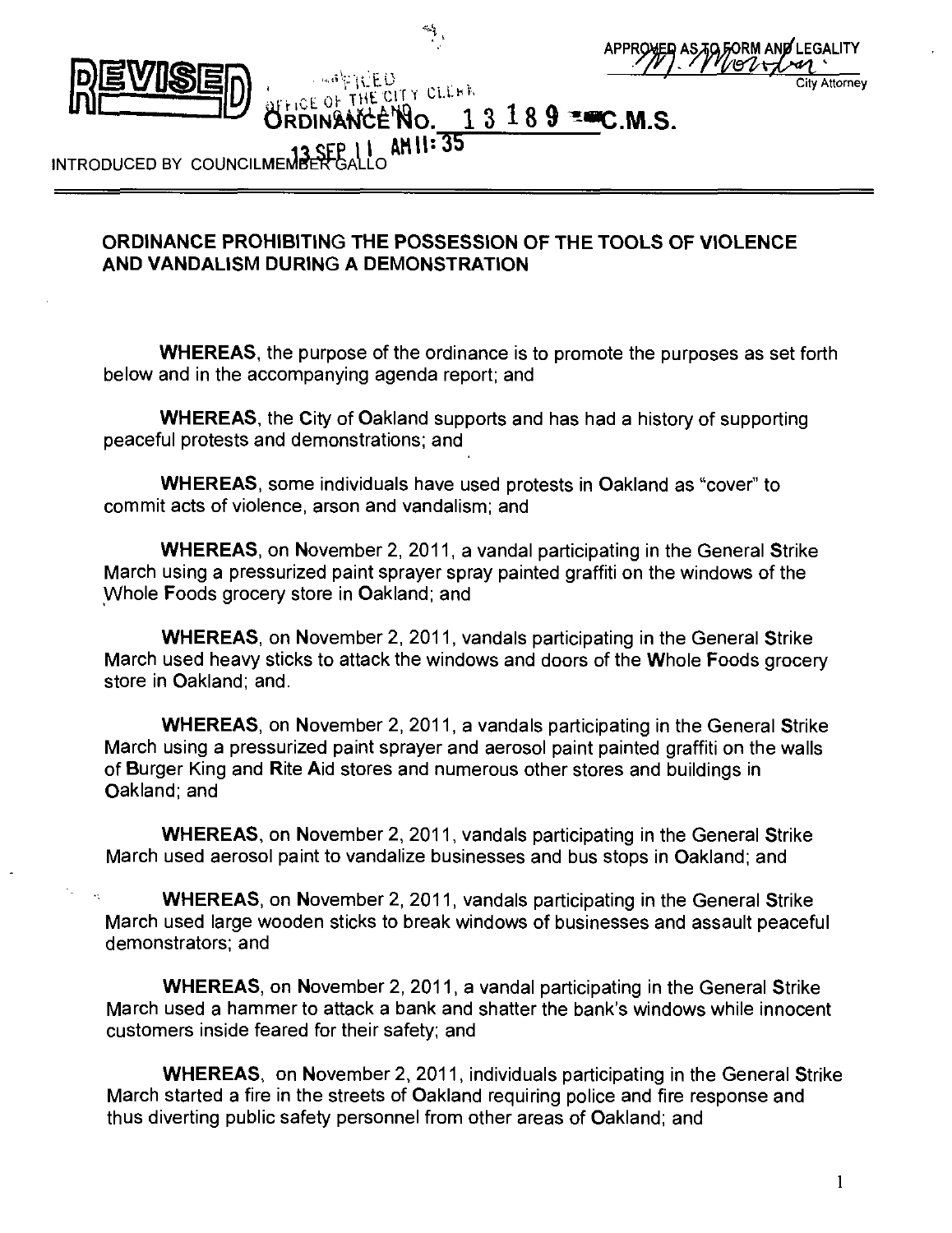WHEREAS, on January 28, 2012, vandals participating in the Move In Day March and carrying hand-made shields, some as large as 3 feet tall by 6 feet wide and made out of corrugated steel, advanced on police officer lines in an effort to break through and illegally occupy the Kaiser Convention Center; and

WHEREAS, on January 28, 2012, to provoke the police, vandals participating in the Move In Day March threw objects at the police from behind the protection of a phalanx of home-made shields; and

WHEREAS, shields used by persons endanger the safety of police officers and peaceful protestors. The shields block the view of protestors and police, help conceal weapons from the vision of police officers, may be used to hit police officers, and protect aggressors who hide behind them to throw bottles and rocks at police officers; and

WHEREAS, on January 28, 2012, vandals participating in the Move In Day March used paint to spew graffiti throughout Frank H. Ogawa Plaza, and

WHEREAS, on January 28, 2012, a vandal participating in the Move-In Day March used a large wrench to open illegally a fire hydrant to deter police response; and

WHEREAS, on May 1, 2012, vandals participating in the May Day Protest used spray paint to spew graffiti throughout Frank H. Ogawa Plaza, and

WHEREAS, May 1, 2012, vandals participating in the May Day Protest brandished and threatened police officers with weapons made from large poles and. sticks, and

WHEREAS, May 1, 2012, a vandals participating in the May Day Protest used a large wrench, large poles, and sticks to strike police cars and attack businesses, and

WHEREAS, on May 1, 2012,vandals participating in the May Day Protest used fire accelerant to light an Oakland police car on fire and to start other fires, and

WHEREAS, on May 1, 2012, vandals participating in the May Day Protest and seeking to incite police, threw projectiles filled with paint at police officers, injuring at least one officer, and

WHEREAS, on May 1, 2012, vandals participating in the May Day Protest, to provoke the police, threw objects at the police from behind the protection of a of homemade shields; and.

WHEREAS, May 1, 2012, a vandals participating in the May Day Protest threw fireworks into crowds and at police officers in an effort to incite violence and unrest, and

WHEREAS, on May 1, 2012, a peaceful march scheduled for the same day had changed its route when individuals bearing shields joined the march; and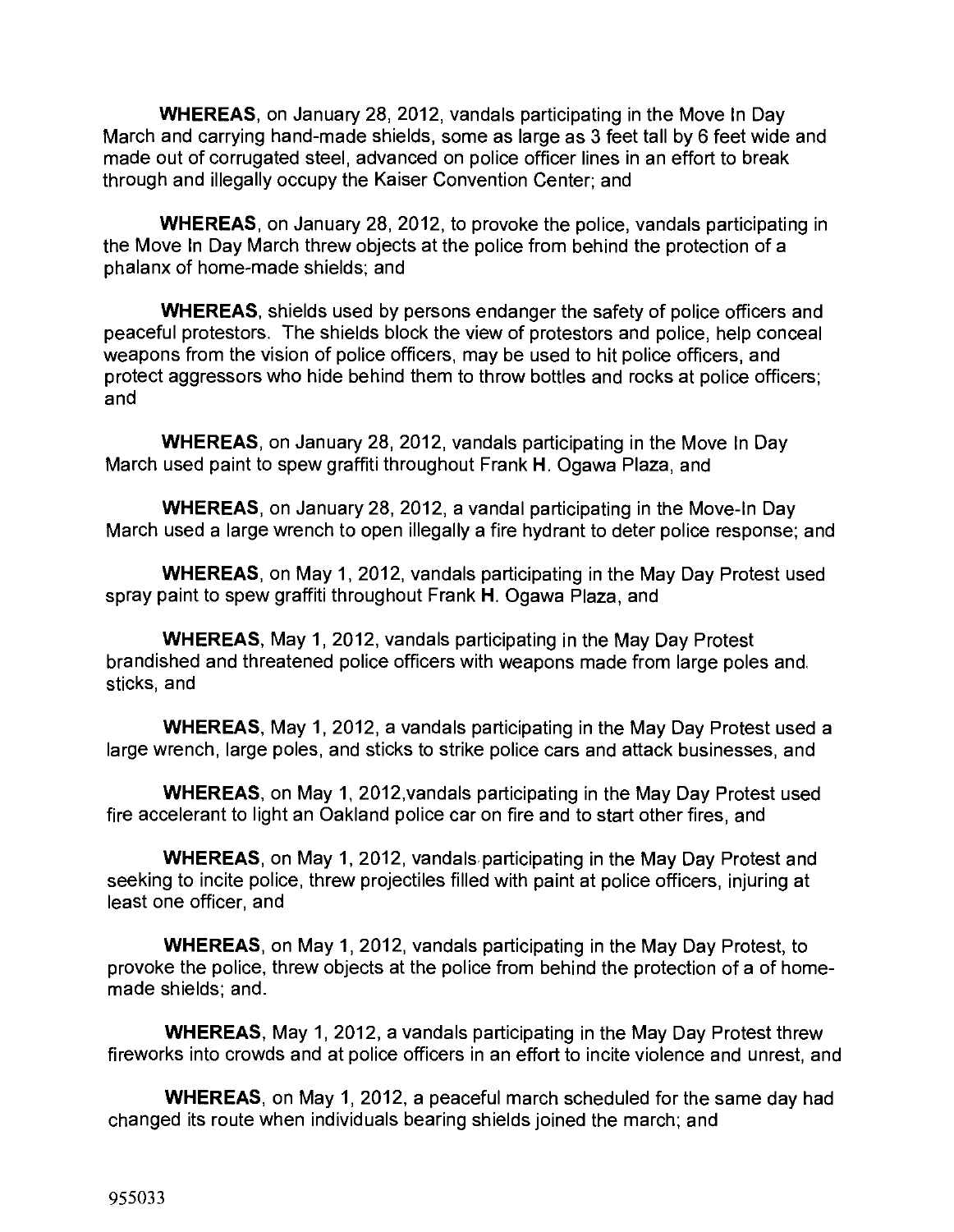WHEREAS, on July 13, 2013, vandals participating in the protests over the George Zimmerman verdict smashed windows of the Oaklandish store, and

WHEREAS, on July 14, 2013, vandals participating in the protests over the George Zimmerman verdict smashed windows at the Awaken Café and injured two customers with the shattered glass, and

WHEREAS, on July 14, 2013, vandals participating in the protests over the George Zimmerman verdict smashed windows at Chase Bank, Dogwood, and Beeline Glass; and

WHEREAS, on July 15, 2013, vandals participating in the protests over the George Zimmerman verdict smashed windows at The Men's **W**arehouse near 15 $^{\mathsf{m}}$ Street and Broadway; and

WHEREAS, on July 15, 2013, vandals participating in the protests over the George Zimmerman verdict smashed windows at Youth Radio, and

WHEREAS, on July 15, 2013, vandals participating in the protests over the George Zimmerman verdict smashed windows at Comerica Bank.

WHEREAS, that same day a vandal attempting to smash windows at Flora Restaurant and Bar hit a waiter in the face with the hammer the vandal was using; and

WHEREAS, sticks, poles, or other rigid supports, impact-resistant shields, sling shots, hammers, large wrenches, fireworks, paint projectiles, and fire accelerants can readily be used as weapons to hit or poke other persons; and

WHEREAS, the City has a significant governmental interest in preventing such use of sticks, poles, impact-resistant shields, sling shots, hammers, large wrenches, fireworks, paint projectiles, and fire accelerants in areas of high concentrations of people and limited means of escape, such as when there is a demonstration; and

WHEREAS, impact-resistant shields, aerosol spray cans, pressurized paint sprayers, sling shots, hammers, large wrenches for opening fire hydrants, fireworks, , paint projectiles, and fire accelerants are tools of individuals who seek to vandalize, damage property, injure nonviolent demonstrators, and incite police; and

WHEREAS, persons carrying or in the possession of impact-resistant shields, aerosol spray cans, pressurized paint sprayers, sling shots, hammers, large wrenches for opening fire hydrants, fireworks, paint projectiles, or fire accelerant endanger the safety of peaceful demonstrators by subjecting them to violence, the threat of violence and creating riotous and unlawful conditions; and.

WHEREAS, the City has authority under the United States Constitution to adopt reasonable time, place, and manner regulations of speech in the City; and

WHEREAS, the United States Court of appeals for the Ninth Circuit, has upheld the constitutionality of a Los Angeles ordinance prohibiting possession, during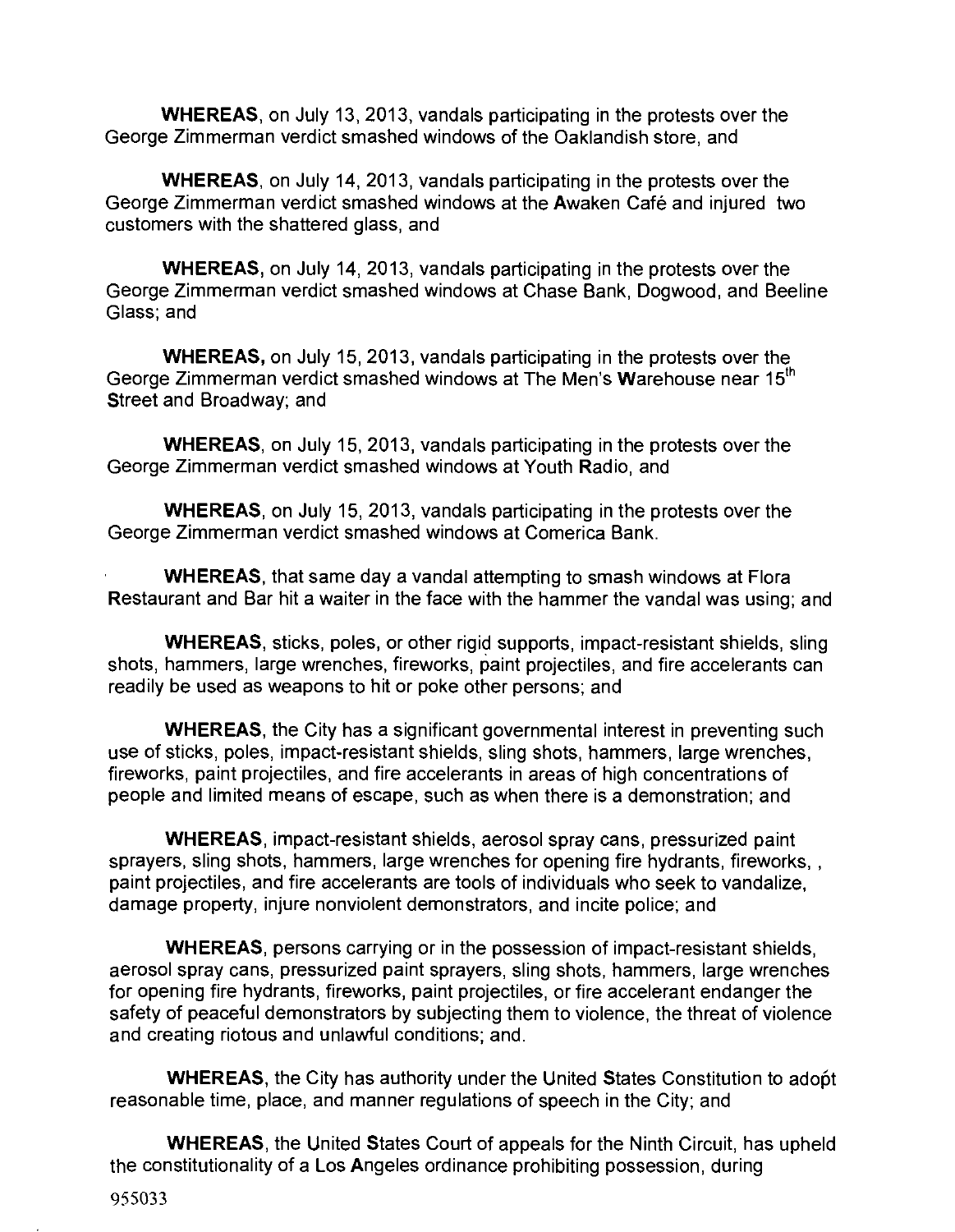demonstrations, of items such as large sticks and poles that can be used as weapons; and

WHEREAS, the City of Salt Lake City enacted and implemented, without legal challenge, regulations that prohibited citizens from carrying various dangerous items while participating In demonstrations at the 2002 Winter Olympics; and

WHEREAS, the City has a vital and substantial interest in safeguarding its citizens against the recurrence of violence and in protecting its police force from violent acts that have occurred at demonstrations in Oakland; and

WHEREAS, the City has a vital and substantial interest in safeguarding the property of citizens against damage and destruction and in protecting its own property from damage and destruction during demonstrations; and

WHEREAS, this ordinance makes demonstrations safer by banning materials that have become dangerous weapons without depriving citizens of the opportunity to march or protest with 'traditional' picket signs and other means of communication; and

WHEREAS, this ordinance does not prohibit leaflets, photographs, megaphones, or a panoply of other devices used for communicating a message or getting attention during demonstrations; and

WHEREAS, the following regulations are narrowly tailored to address the foregoing governmental interests because they leave ample alternatives for communication, are not substantially broader than necessary, and promote substantial government interests that would be achieved less effectively absent these regulations;

Now therefore,

### **THE COUNCIL OF THE CITY OF OAKLAND DOES ORDAIN AS FOLLOWS:**

SECTION 1. The following is added to the Oakland Municipal Code, Chapter 9.36 -Weapons.

Article VI.

Section 9.36.500. Tools of Violence and Vandalism at Demonstrations

#### A. Definitions.

The following definitions shall apply only for the purposes of this section.

"Club" means a length greater than 12 inches of lumber, wood, or metal, unless that object is one-fourth half inch or less in thickness and two inches or less In width or, if not generally rectangular in shape, such object shall not exceed three-quarter inch in Its thickest dimension. Nothing in this section shall prohibit a disabled person from carrying a cane, walker, or similar device necessary for mobility so that the person may participate in a demonstration. Club shall not include an umbrella or camera tripod or

955033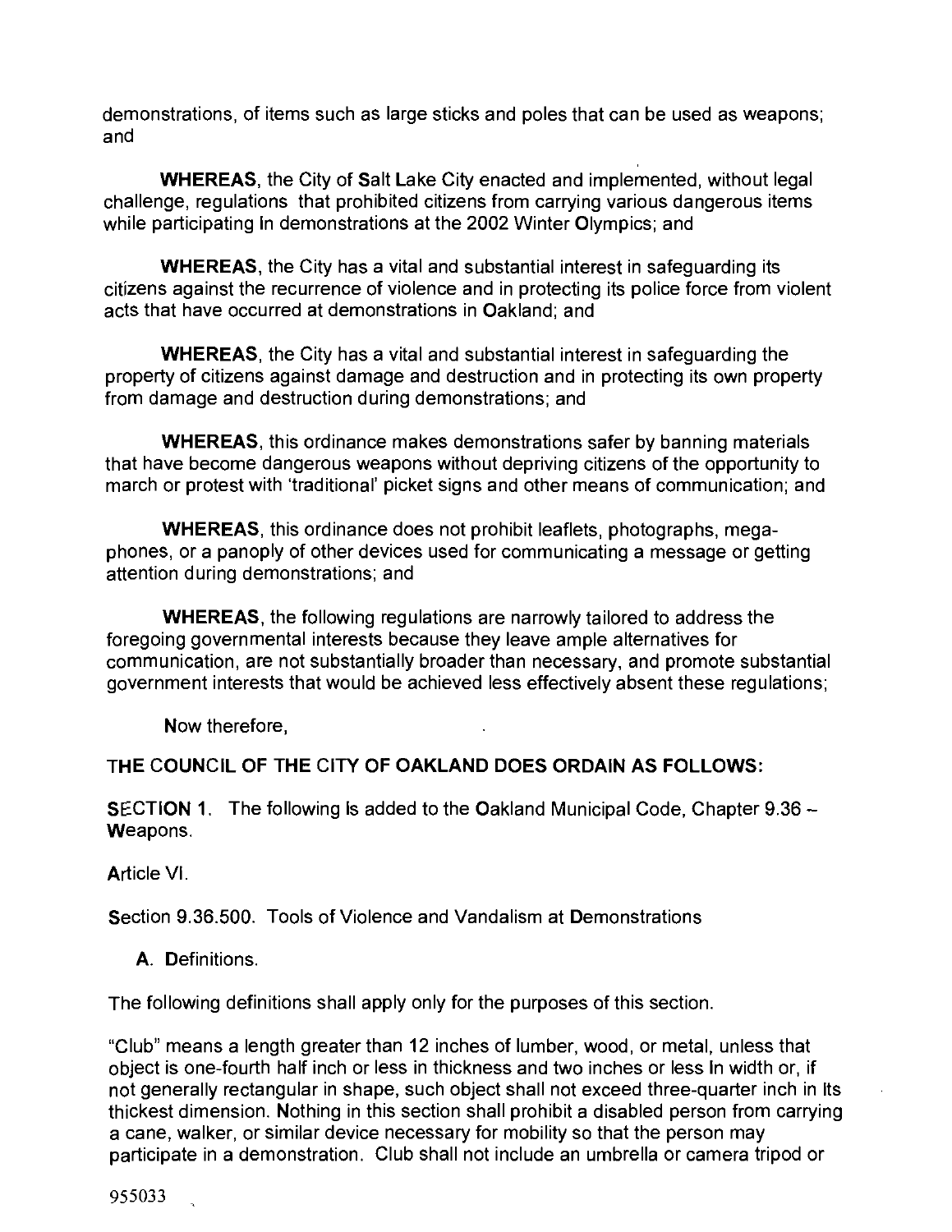monopod.

 $\ddot{\phantom{0}}$ 

"Painting Device" means any aerosol paint can or pressurized paint sprayer, including but not limited to, any improvised device.

"Paint Projectile" means any container, including a plastic bag or balloon, and containing paint and designed to be thrown or projected.

"Shield" means any metal sheet more than 24 inches wide and held by straps or a handle attached on the holder's side of the metal sheet and designed to provide impact protection for the holder.

"Wrench" means a wrench with a span greater than or expandable to one and a quarter inches standard or 30 millimeters metric and of a length of 12 inches or more.

B. Weapons and Vandalism Tools Prohibited.

No person shall carry or possess a Club, fire accelerant, fireworks, Painting Device, Paint Projectile, Shield, sling shot, hammer, or Wrench while participating in any demonstration.

C. Exemptions.

The prohibitions of this section shall not apply to any law enforcement agency employee, fire service agency employee, or public works employee who is carrying out official duties.

D. Penalties.

1. Any person violating Subsection B is guilty of a misdemeanor punishable by imprisonment in the county jail not exceeding six months or by fine not exceeding one thousand dollars (\$1,000.00) or by both.

2. Remedies under this chapter are in addition to and do not supersede or limit any and all other remedies, civil or criminal. The remedies provided for herein shall be cumulative and not exclusive.

SECTION 2. Severability.

If any article, section, subsection sentence, clause or phrase of this ordinance or exhibit is held to be invalid or unconstitutional, the offending portion shall be severed and shall not affect the validity of remaining portions, which shall remain in full force and effect.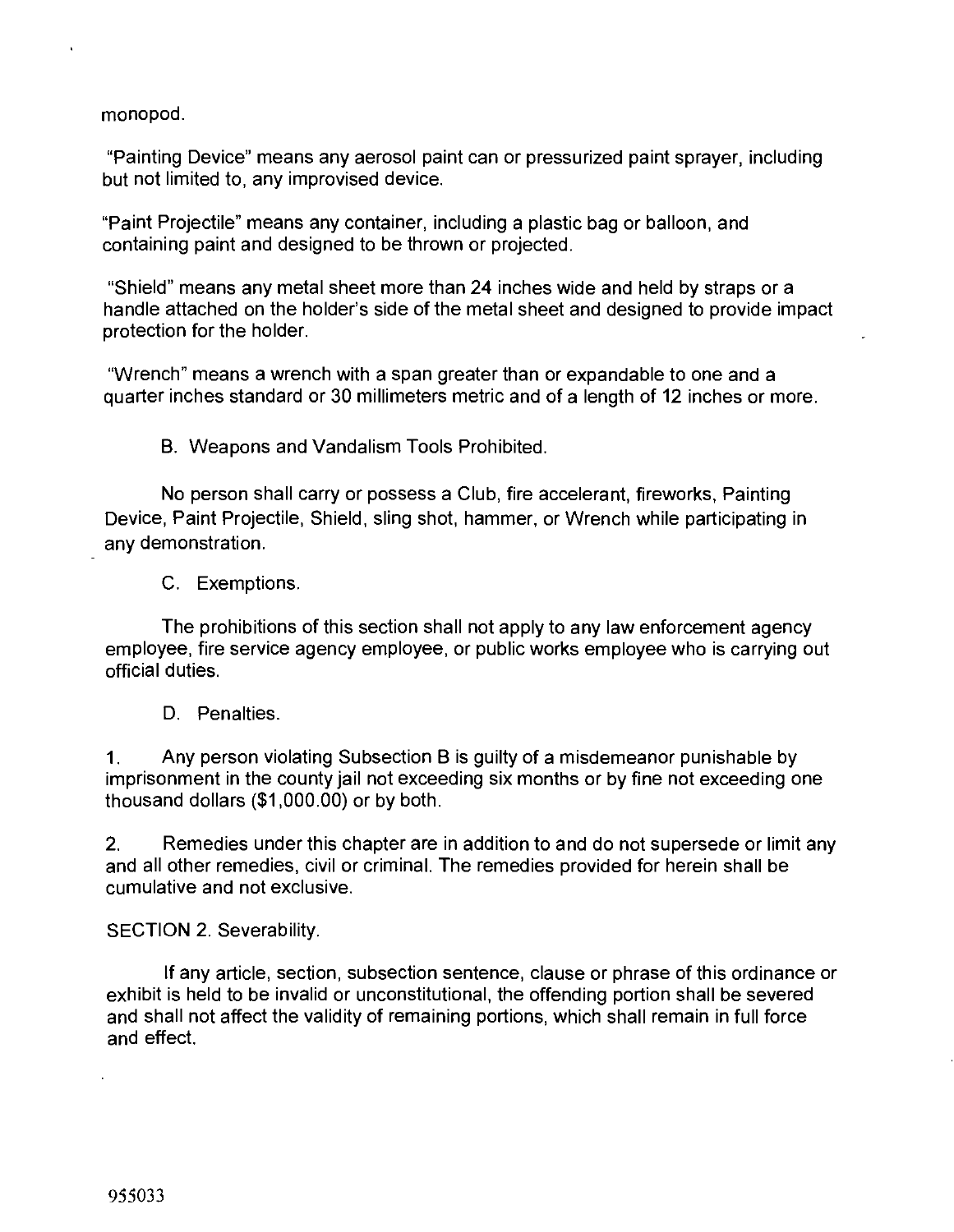SECTION 3. Effective Date.

This ordinance shall become effective immediately on final adoption if it receives six or more affirmative votes; otherwise it shall become effective upon the seventh day after final adoption.

 $\bar{\rm t}$ 

SECTION 4. Status Report.

The City Administrator's Office shall return to the City Council within 24 months of the enactment of this ordinance with a status report.

| IN COUNCIL, OAKLAND, CALIFORNIA, | SEP 17 2013 |  |
|----------------------------------|-------------|--|
|                                  |             |  |

PASSED BY THE FOLLOWING VOTE:

|                                 | AYES - BROOKS, KANN KAPLAN, GALLO, GIBSON MCELHANEY, REALLY SCHAAF and PRESIDENT |
|---------------------------------|----------------------------------------------------------------------------------|
| KERNIGHAN, $\sim$ $\omega$      |                                                                                  |
| NOES - $\mathbf{\Omega}$        |                                                                                  |
| ABSENT Q<br>ABSTENTION - KALB-1 |                                                                                  |
| $Excusep - RenD -$              |                                                                                  |
|                                 | MMMONS<br>ATTEST/LATOT                                                           |
|                                 | LaTonda Simmons                                                                  |
|                                 | City Clerk and Clerk of the                                                      |
|                                 | Council of the City of Oakland, California                                       |

 $\lambda$ 

introduction Date **JUL 3** 0 2013

 $\ddot{\phantom{a}}$